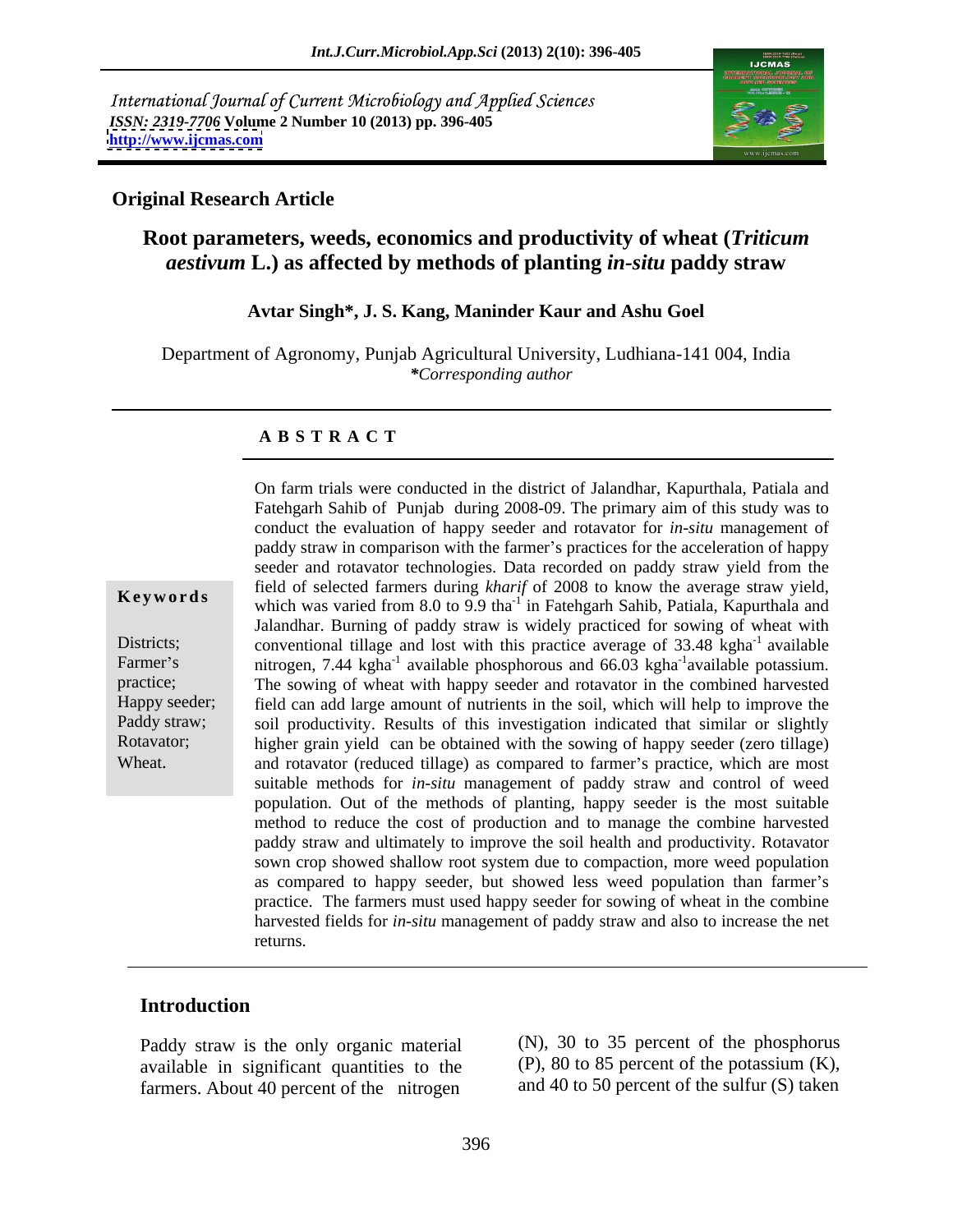up by rice remains in vegetative plant parts rotavator for sowing of wheat in the nutrient loss, but it is a cost-effective wheat. methods are *in- situ* management in the preceding crops and also effect on the overall nutrient balance and long-term soil

Burning of rice stubbles is widely practiced in Punjab, India, because performance of wheat sown with happy burning is a rapid and cheap option, and seeder and rotavator was compared with allows quick turn around between crops, it farmer's practice followed for sowing of has serious effects on human and animal wheat. health due to air pollution, reduced soil count per sq. meter, grain yield, straw fertility due to loss of nutrients and yield, root length, root weight per plant, organic matter, and green house gas depth of maximum root density were (GHG) emissions. The Happy Seeder (Singh *et al*., 2008) and rotavator compare the performance of wheat sown overcomes the technical problems with happy seeder, rotavator and farmer's associated with direct drilling into rice practice. For data collection of root length, residues. The primary objective of the depth of maximum root density and dry present study was to conduct the weight of roots per plant, samples were evaluation of happy seeder and rotavator for *in-situ* management of paddy straw in demonstration's fields of Jalandhar, comparison with the farmer's practices at farmer's field for the acceleration of happy seeder and rotavator technologies. **Results and Discussion** 

accelerate technology of happy seeder and

at crop maturity. Straw is removed from combine harvested fields for *in-situ* the field, burned *in situ*, piled or spread in management of paddy straw during 2008 the field, incorporated in the soil, or used 09. In the *Kharif* season of 2008, data was as mulch for the following crop. Burning recorded on grain and straw yield of rice causes atmospheric pollution and results in from the selected farmers before sowing of method of straw disposal. Spreading, machines were used for sowing of wheat removal and incorporation of paddy straw, in combine harvested paddy fields without however, are labour-intensive and any straw burning or removal of paddy expensive tasks. The suggested viable straw. The loose straw was uniformly field, composting and mulching. wheat with happy seeder. In case of Therefore, the *in-situ* management of sowing with rotavator, the one time it was paddy straw in the field with happy seeder used in the combine harvested paddy technology has many beneficial effects for fields to incorporate the paddy straw and fertility (Bimbraw *et al* ., 2011). inputs like one quintal urea and herbicide combine harvested fields for *in-situ* Happy seeder and rotavator distributed in the field before sowing second time it was used to mix the broadcasted seed of wheat in the soil. The (Total 75 WP at 40 g/ha) were supplied as an incentive to the selected farmers. The The observations such as weed recorded from the demonstration fields to taken with the help of spade from the demonstration's fields of Jalandhar, Kapurthala, Fatehgarh Sahib and Patiala.

# **Results and Discussion**

# **Materials and Methods Grain and straw yield of rice**

On farm trials 10 in each district were Data recorded on rice grain and straw conducted in the district of Jalandhar, yield are presented in the table 1. An Kapurthala, Patiala and Fatehgarh Sahib to average rice grain yield of 7.73, 6.46, 6.35 and  $5.45$  tha<sup>-1</sup> and rice straw of 9.9, 9.7, and rice straw of 9.9, 9.7,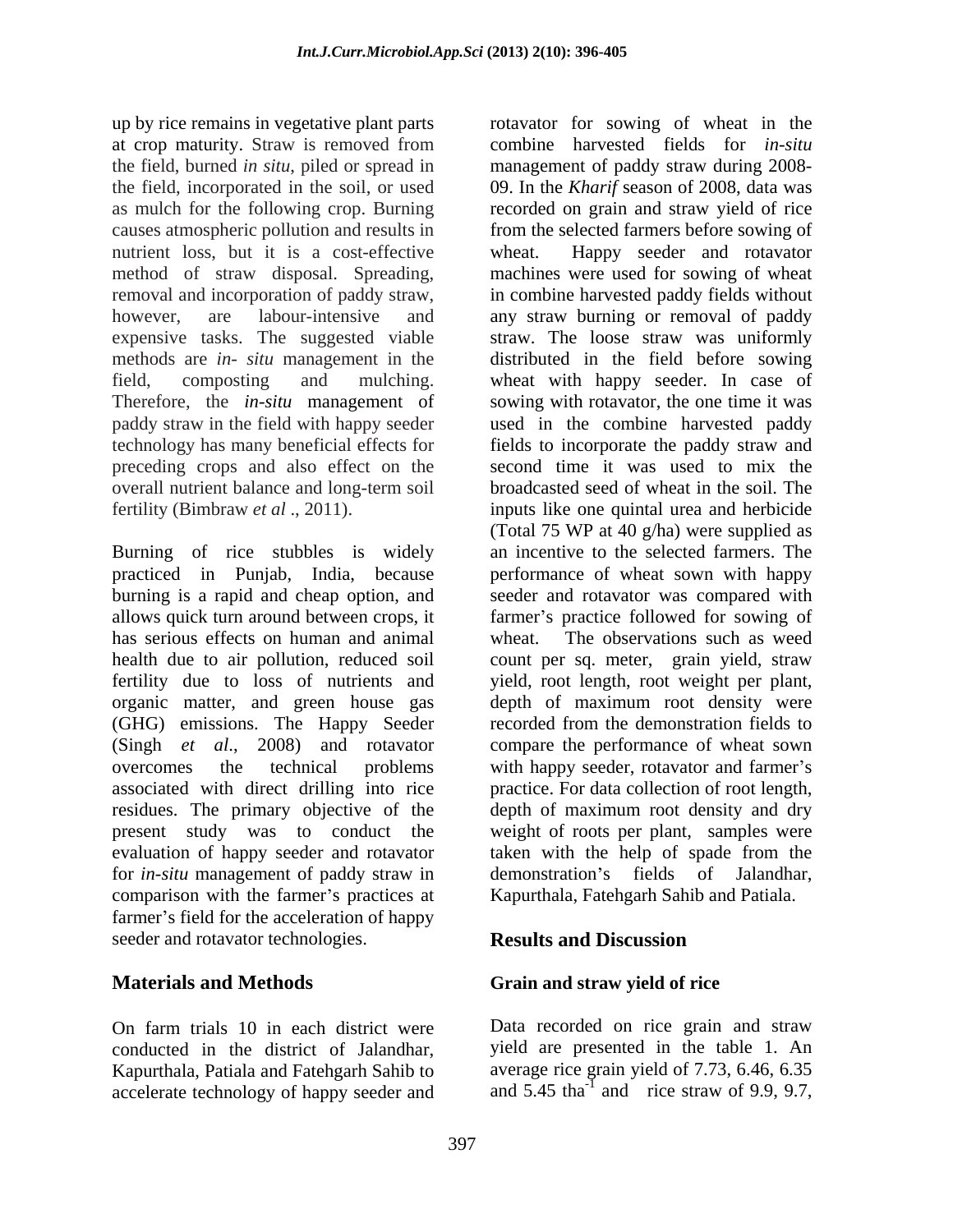9.5 and 8.0  $\text{tha}^{-1}$  was recorded in the straw before sowing of wheat with nitrogen, 744 kgha $^{-1}$ available phosphorous recycling of paddy straw can add considerable quantity of nutrients in soil

yield in Patiala and Fategarh Sahib was affected significantly by sowing of wheat methods of planting influenced An average 9-15 % higher grain yield of and before the first irrigation compared lower straw yield was recorded from the tillage after burning. Higher wheat yield maximum straw yield was recorded from .,2005). Average grain yields with notillage and conservation tillage were

was recorded in the significantly greater than yields using Fatehgarh Sahib, Patiala, Kapurthala and conventional tillage (Ciha, 1982). No Jalandhar, respectively. Farmers are tillage increased test weights while widely practiced the burning of paddy reducing tillage operations significantly straw as easy option for disposal of paddy reduced the number of spikelets per head, conventional tillage. With this practice, However, in Fatehgarh Sahib, significantly lost an average of 3348 kgha<sup>-1</sup>available equivalent grain yield of wheat was available phosphorous recorded sown with happy seeder and and 6603 kgha<sup>-1</sup>available potassium. The farmer's practice. Zero tillage sowing zero tillage/ reduce tillage technologies gave significantly higher grain yield than like happy seeder and rotavator with happy seeder, rotavator and conventional and this will also help to conserve 2010; Kaushal et al .,2012 a b). Whereas, irrigation water, improve the soil method of planting did not influence productivity. The long term use of this significantly on the grain yield of wheat technology for *in-situ* management of sown in Jalandhar and Kapurthala district. paddy straw reduces the fertilizer It is interesting to mention here that the requirement and save the environment average grain yield of four districts of from pollution by reducing the emission of wheat sown with happy seeder was  $CO<sub>2</sub>$  with an average 13.0 tha<sup>-1</sup> (Table 1). Slightly higher than wheat sown with Grain and straw yield wheat (0.9 q/ha. This was happened due to the Data on grain yield of wheat sown with resulted in more availability of moisture happy seeder, rotavator and farmer's for longer period during the growing practice are depicted in table 2. Grain season. Data on straw yield of wheat are with happy seeder, rotavator and farmer's significantly on straw yield of wheat sown practice. In Patiala, wheat sown with in Patiala and Fatehgarh Sahib. The higher happy seeder and rotavator gave straw yield was recorded from the crop significantly similar grain yield, but sown with farmer's practice, which was at significantly more than farmers practice. par with happy seeder and it was wheat was recorded with the happy seeder yield of wheat sown in Fatehgarh Sahib sowing in rice residues (Sidhu *et al* ., was varied significantly under all the 2005), with fertilizer broadcast at sowing methods of planting. The significantly with farmer's practice (conventional crop sown with happy seeder and was also obtained under zero tillage over the crop sown with rotavator, which was the conventional tillage (Yadav *et al* significantly more than other two methods but increased the 100-seed weight. tillage and other three methods of planting were at par with each other (Meenakhi, rotavator  $(0.7 \text{ q/ha})$  and farmer's practice presence of paddy straw on the soil surface given in the table 2. The different methods of planting influenced significantly lower than rotavator. Straw lower straw yield was recorded from the maximum straw yield was recorded from of planting. The crop sown with different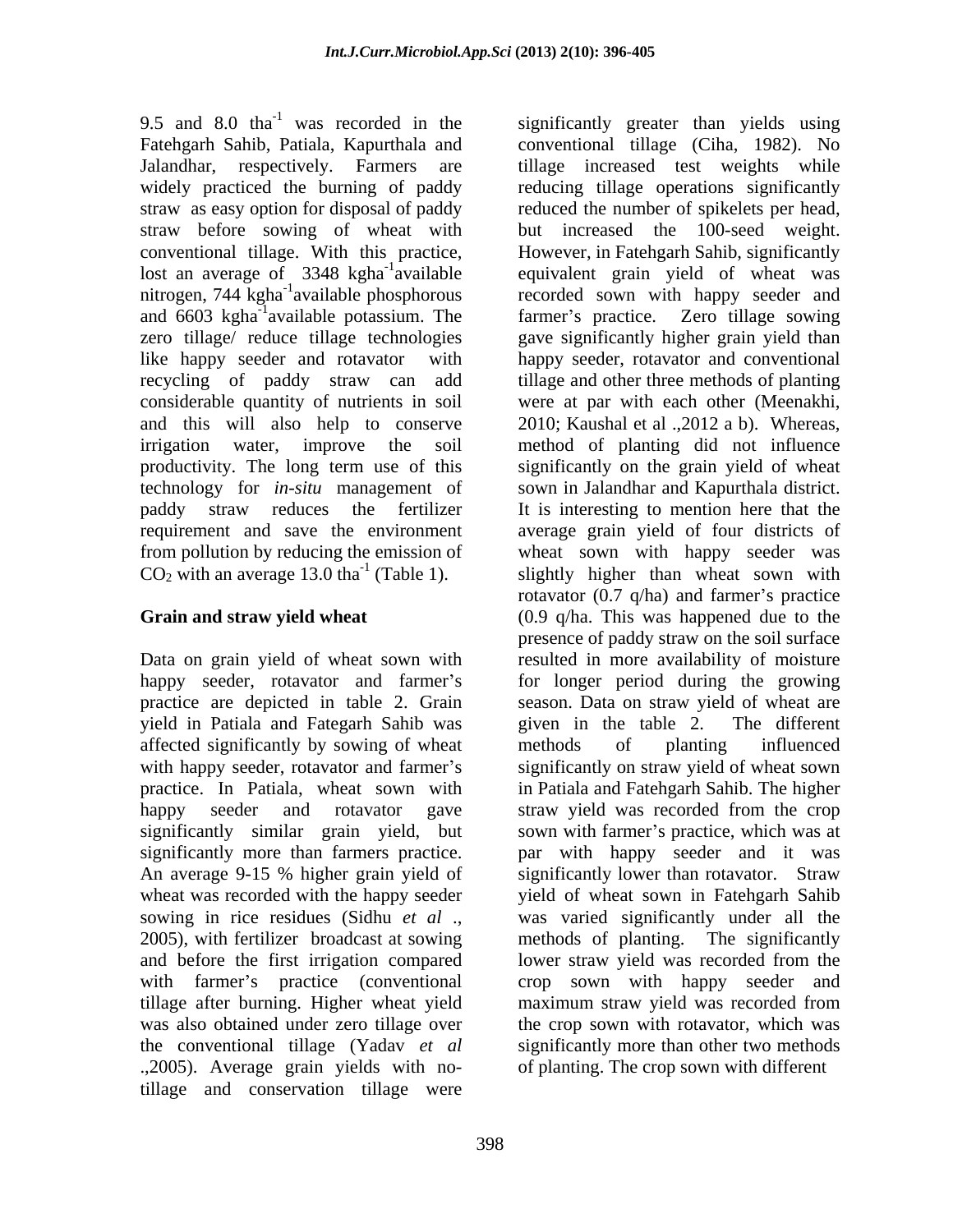| Name of    | Grain | Straw                    | <b>Emission</b>   |                  | Nutrient present in the straw |                |
|------------|-------|--------------------------|-------------------|------------------|-------------------------------|----------------|
| district   | yield | yielu                    |                   | Nitroge          | Phosphorous                   | Potassium      |
|            | Jula  | $1$ tho<br>$\mu$ .       | $\mu$ $\mu$       | (Kgr             | (Kgha                         | Kgha           |
| Kapurthala | 6.35  |                          |                   | 34.20            | 7 C Q<br>1.00 <sub>1</sub>    | 67.45          |
| Jalandhar  | 5.35  | 8.O                      |                   | 28.80            | 6.40                          | 56.80          |
| Fatehgarh  | 772   |                          |                   |                  |                               |                |
| Sahib      | 1.13  |                          | 12C               | 3564<br>- JJ . J | 7.02                          | 70.20<br>10.25 |
| Patiala    |       |                          | 13.6              | 34.72            | $\pi$ $\pi$<br>1.76           | 68.87          |
| Mean       |       | $\overline{\phantom{a}}$ | 13 0<br>$\ddotsc$ | 33.48            | $7\;44$                       | 66.03          |

**Table.1** Effect of different locations on straw yield, Emission of CO<sub>2</sub>, Organic Carbon and nutrient present in the straw nutrient present in the straw

Paddy straw contains 0.36 Nitrogen, 0.08 Phosphorous, 0.71Potassium (*Source*: Handbook of Agriculture ICAR)

**Table.2** Effect of plating methods on grain and straw yield of wheat sown in different districts in different districts

| Treatments        |         |                 | Grain yield (qha         |           |      |
|-------------------|---------|-----------------|--------------------------|-----------|------|
|                   | Patiala | Fatehgarh Sahib | Kapurthala               | Jalandhar | Mean |
| Happy Seeder      | 42.9    | 46.2            | 42.2                     | 42.9      | 43.6 |
| Rotavator         | 42.9    | 43.3            | 41.3                     | 43.9      | 42.9 |
| Farmer's Practice | 41.0    | 45.7            | 41.9                     | 42.0      | 42.7 |
| $CD (p=0.05)$     | 4.4     | 1.6             |                          | <b>NS</b> |      |
|                   |         |                 | Straw yield $(qha^{-1})$ |           |      |
| Happy Seeder      | 67.5    | 52.9            | 64.5                     | 66.5      | 62.9 |
| Rotavator         | 72.5    | 50.4            | 63.1                     | 68.0      | 63.5 |
| Farmer's Practice | 69.6    | 54.6            | 64.1                     | 65.1      | 63.4 |
| $CD (p=0.05)$     | 2.9     |                 |                          | <b>NS</b> |      |

**Table.3** Per cent reduction in weed population in happy seeder sown wheat over the rotavator and farmer's practice

| Planting method | Name of         | % reduction in weed | % reduction in weed |
|-----------------|-----------------|---------------------|---------------------|
|                 | District        | population over the | population over the |
|                 |                 | rotavator           | Farmer's practice   |
|                 | Kapurthala      | 36.2                | 60.3                |
|                 | Jalandhar       | 28.0                | 53.0                |
| Happy seeder    | Fatehgarh Sahib | 21.8                | 33.0                |
|                 | Patiala         | 20.0                | 44.3                |
| Mean            |                 | 26.5                | 47.7                |
|                 | Kapurthala      |                     | 37.7                |
|                 | Jalandhar       |                     | 34.7                |
| Rotavator       | Fatehgarh Sahib |                     | 14.3                |
|                 | Patiala         |                     | 30.4                |
| Mean            |                 |                     | 29.3                |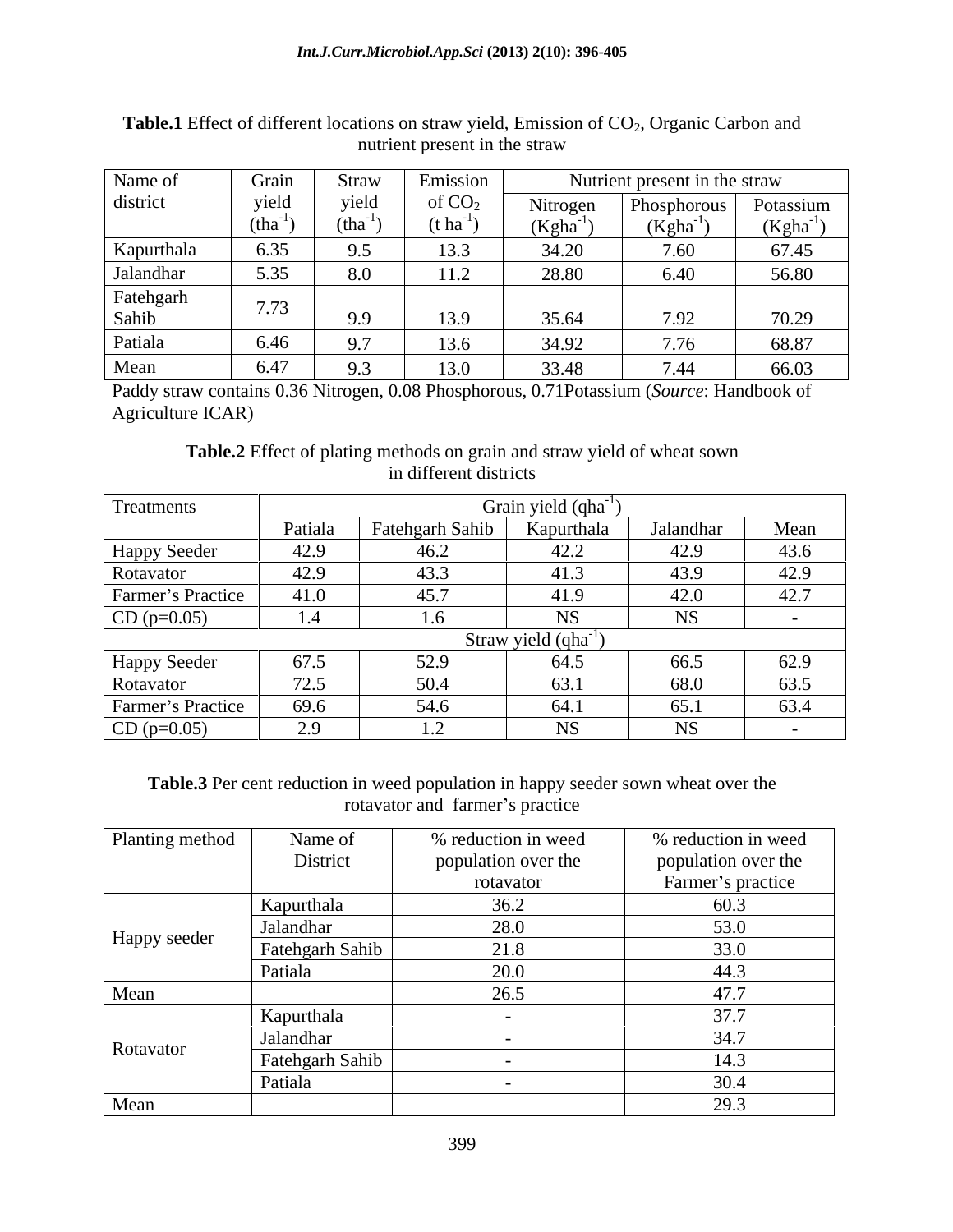Data on weed count before the spray of herbicide collected from the happy seeder, **Root length** rotavator and farmer's practice sown farmer's practice (23.9, 50.4, 27.9 and 27.3 m<sup>-2</sup>) followed by rotavator (14.9, 32.9, 23.9 and 19 m<sup>-2</sup>) and happy seeder Kapurthala, Jalandhar, Fatehgarh Sahib

rotavator over the farmer's practice was and Patiala, respectively. The average

methods in Jalandhar and Kapurthala, the reduction in weed population in the happy average straw yield was recorded slightly seeder sown crop over the rotavator and more from the crop sown with rotavator farmer's practice was  $26.5 \& 47.7 \%$ , and farmer's practice than happy seeder. respectively. However, the reduction in **Weed count in wheat crop** was 29.3 % over the farmer's weed population in rotavator sown wheat practice.

## **Root length**

wheat (Data not given).The highest Data on root length of wheat sown with average weed plants was observed in happy seeder, rotavator and farmer's  $e^{-2}$ ) followed by rotavator (14.9, data collection of root length and depth of 32.9, 23.9 and 19 m<sup>-2</sup>) and happy seeder maximum root density 16 samples were  $(9.5, 23.7, 18.7 \text{ and } 15.2 \text{ m}^2)$  in taken with the help of spade from the and Patiala, respectively. The lowest weed Kapurthala, Fatehgarh Sahib and Patiala. population in the happy seeder sown crop The average root length of sixteen samples was due to the minimum disturbance of was found maximum in plants of wheat soil but higher weed population in sown with happy seeder (18.1 cm) rotavator and farmer's practice sown crop followed by rotavator (17.7 cm) and due to creation of favorable environment farmer's practice (15.5 cm). It might be by pulverization of soil for germination of due to the compaction caused by the weed seeds. It shows that the rotavator and rotavator and intensive tillage in case of farmer's practice encourage the weed farmer's practice. It was also found that population than the zero tillage technology the bulk density at all the layers under like happy seeder. The data shows that rotavator was generally higher than the farmer's practice encourage the weed conventional tillage and Happy Seeder population due to the more disturbance of sown field at all the locations of Jalandhar, soil. Kapurthala, Fatehgarh Sahib and Patiala Data on per cent reduction in weed were recorded in happy seeder than population before the spray of herbicide in rotavator and conventional tillage sown the happy seeder over the rotavator and wheat fields. This was due to the presence farmer's practice, similarly, rotavator over of paddy straw on the soil surface loosen the farmer's practice sown wheat are the soil with the addition of organic presented in the table 3. The per cent matter. Wheat root length is diminished by reduction in weed population in the happy compaction in the field (Atwell 1990a). seeder sown crop over the rotavator and Roots are generally short and thick (Goss, farmer's practice was 36.2, 28.0, 21.8 & 1977; Wilson et al .,1997) and the 20.0 and 60.3, 53.0, 33.0 & 44.3 and diameter increase is due to a higher 37.7, 34.7, 14.3 & 30.4 in the district of (Wilson et al .,1977; Goss and Russel, Kapurthala, Jalandhar, Fatehgarh Sahib 1980; Atwell, 1990a; Merotto Jr and practice are presented in the table 4. For demonstration's fields of Jalandhar, districts. The lower bulk density values number and size of the cortex cells Mundstock, 1999). Hossain et al .,(2008)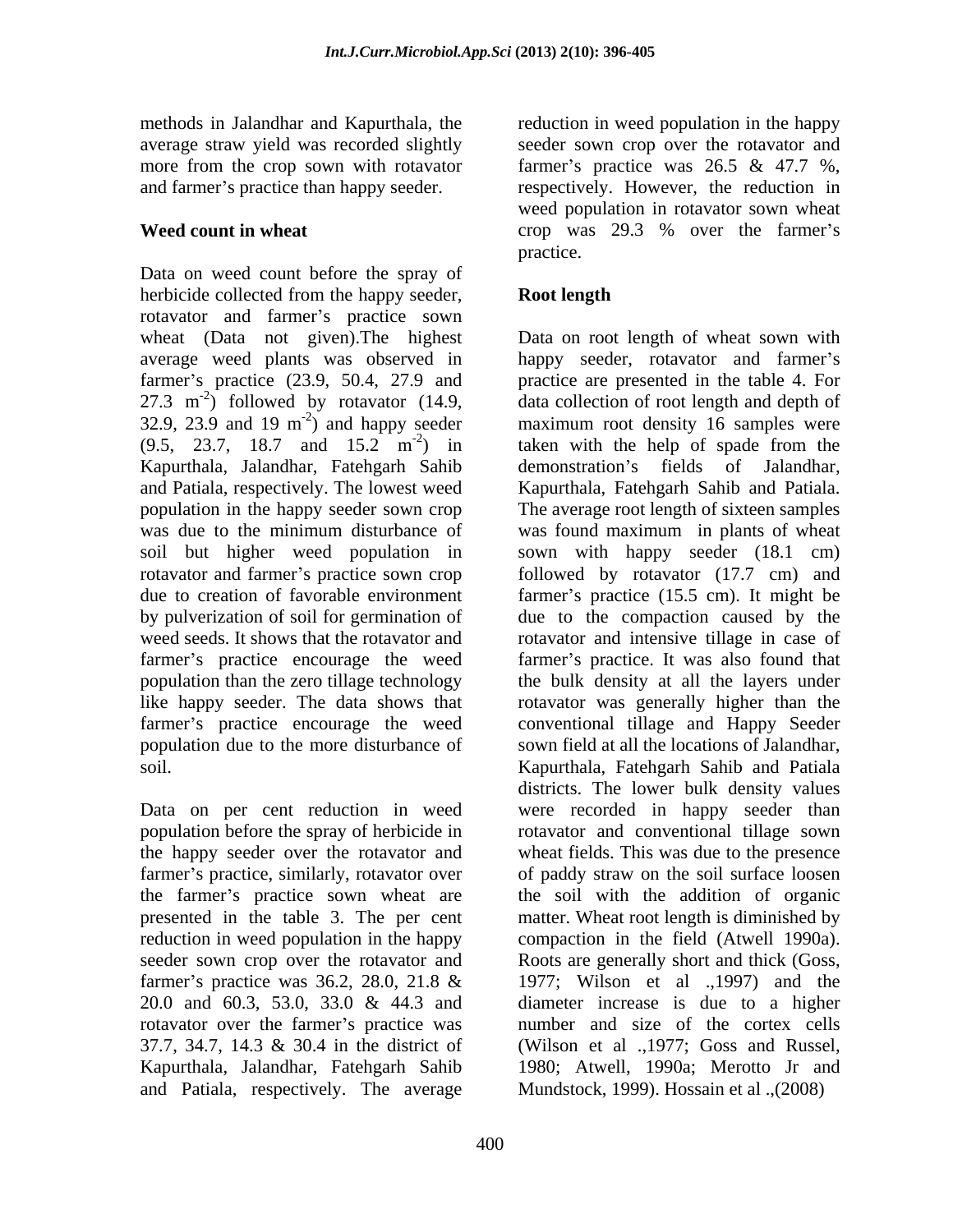| Sample         |        | Root length (cm) |          |        |           | Depth of maximum root density (cm) |
|----------------|--------|------------------|----------|--------|-----------|------------------------------------|
| No.            | Happy  | Rotavator        | Farmer's | Happy  | Rotavator | Farmer's                           |
|                | seeder |                  | practice | seeder |           | practice                           |
|                | 23.0   | 28.5             | 21.0     | 09.0   | 12.0      | 13.0                               |
| $\sim$         | 20.5   | 26.0             | 18.0     | 14.0   | 08.0      | 12.0                               |
|                | 23.0   | 25.5             | 22.5     | 13.0   | 10.0      | 13.0                               |
|                | 28.0   | 28.0             | 19.0     | 10.0   | 09.0      | 10.0                               |
|                | 26.0   | 26.0             | 19.0     | 10.0   | 09.0      | 11.5                               |
| $\sigma$       | 19.0   | 16.5             | 10.5     | 08.0   | 09.5      | 08.0                               |
| $\overline{a}$ | 12.0   | 17.0             | 10.0     | 10.0   | 08.5      | 07.0                               |
| 8              | 15.0   | 16.0             | 15.0     | 09.0   | 10.0      | 09.0                               |
| $\Omega$       | 18.0   | 17.0             | 12.5     | 09.0   | 10.0      | 08.0                               |
| 10             | 17.5   | 14.0             | 13.0     | 10.0   | 08.0      | 08.5                               |
| 11             | 13.0   | 15.0             | 15.0     | 08.0   | 08.0      | 08.0                               |
| 12             | 12.0   | 11.0             | 18.0     | 08.0   | 07.0      | 08.5                               |
| 13             | 16.5   | 10.0             | 16.0     | 07.0   | 05.0      | 09.0                               |
| 14             | 16.5   | 12.0             | 13.0     | 09.0   | 05.0      | 07.0                               |
| 15             | 14.5   | 09.5             | 11.7     | 08.0   | 05.0      | 06.0                               |
| 16             | 15.0   | 11.0             | 14.0     | 08.0   | 05.0      | 08.0                               |
| Mean           | 18.1   | 17.7             | 15.5     | 09.4   | 08.1      | 09.2                               |

### **Table.4** Effect of planting methods on root length and depth of maximum root density of wheat

Figure.1 Roots rotavator sown crop II. Farmer's practice III Happy seeder

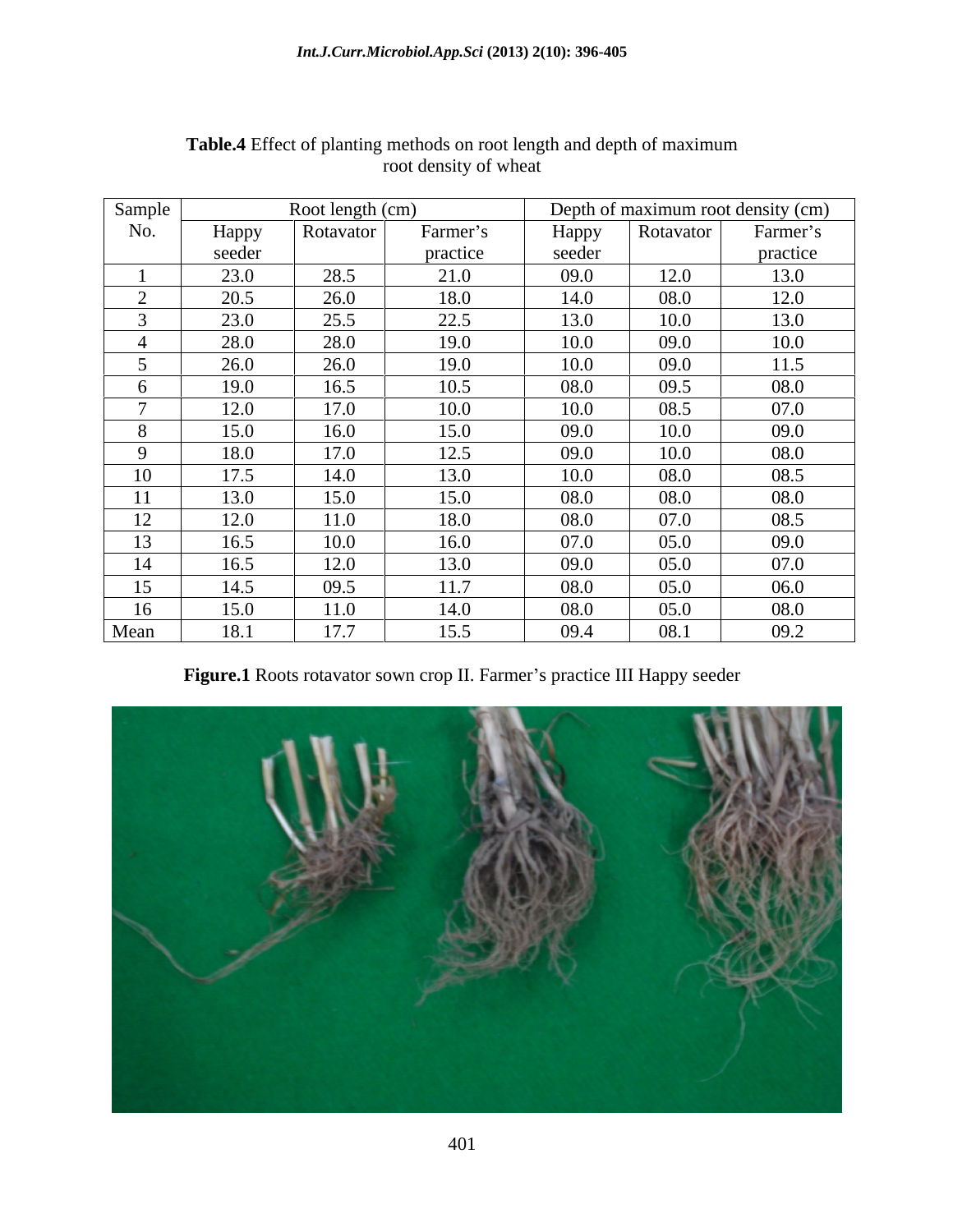| Sample No. |              | Per plant dry weight of roots (g) |                   |
|------------|--------------|-----------------------------------|-------------------|
|            | Happy seeder | Rotavator                         | Farmer's practice |
|            | 0.97         | 2.26                              | 0.65              |
|            | 2.65         | 2.48                              | 1.72              |
|            | 1.03         | 2.12                              | 2.10              |
|            | 1.58         | 1.25                              | 1.01              |
|            | 2.49         | 1.06                              | 1.29              |
|            | 1.68         | 1.60                              | 1.40              |
|            | 2.49         | 1.57                              | 2.08              |
|            | 1.90         | 1.81                              | 1.66              |
| Average    | 1.85         | 1.77                              | 1.49              |

**Table.5** Effect of planting methods dry weight of roots/plant of wheat

**Table.6** Effect of planting methods on bulk density (gcm<sup>-3</sup>) in different districts

| S. No. | Jallandhar and Kapurthala                           |           |           |                        |                  |           |          |                    |           |
|--------|-----------------------------------------------------|-----------|-----------|------------------------|------------------|-----------|----------|--------------------|-----------|
|        | <b>Happy Seeder</b><br>Farmer Practice<br>Rotavator |           |           |                        |                  |           |          |                    |           |
|        | $0 - 15$                                            | $15 - 30$ | $30 - 45$ | $0 - 15$               | $15 - 30$        | $30 - 45$ | $0 - 15$ | $15 - 30$          | $30 - 45$ |
|        | 1.27                                                | 1.42      | 1.37      | 1.20                   | 1.18             | 1.15      | 1.18     | $\sqrt{2}$<br>1.20 | 1.25      |
|        |                                                     |           |           | <b>Fatehgarh Sahib</b> |                  |           |          |                    |           |
|        | 1.25                                                | 1.38      | 1.30      | 1.21                   | $\Delta$<br>1.ZJ | 1.25      | 1.28     | 1.35               | 1.38      |
|        | Patiala                                             |           |           |                        |                  |           |          |                    |           |
|        | 1.57                                                | 1.50      | 1.61      | 1.29                   | 1.42             | 1.30      | 1.39     | 1.42               | 1.45      |
| Mean   |                                                     |           |           |                        |                  |           |          |                    |           |

## **Table.7** Comparative fuel, time and monetary gain with the happy seeder over the rotavator and farmer's practice and farmer's practice states of the state of the states of the states of the states of the states of the states of the states of the states of the states of the states of the states of the states of the states of the state

| Particulars                                                               | Fuel     | Time    | Monetary gain |
|---------------------------------------------------------------------------|----------|---------|---------------|
|                                                                           | (litres) | (hours) | (Rs.)         |
| Saving of fuel/time/Monetary gain of Happy                                | $0.0\,$  | 4.31    | 2250          |
| Seeder over Rotavator                                                     |          |         |               |
| Saving of fuel/time/Monetary gain of Happy<br>Seeder over Farmer Practice | 16.03    | 5.38    | 3250          |
| Saving of fuel/time/Monetary gain of Rotavator<br>over Farmer Practice    | 16.03    | 1.07    | 1000          |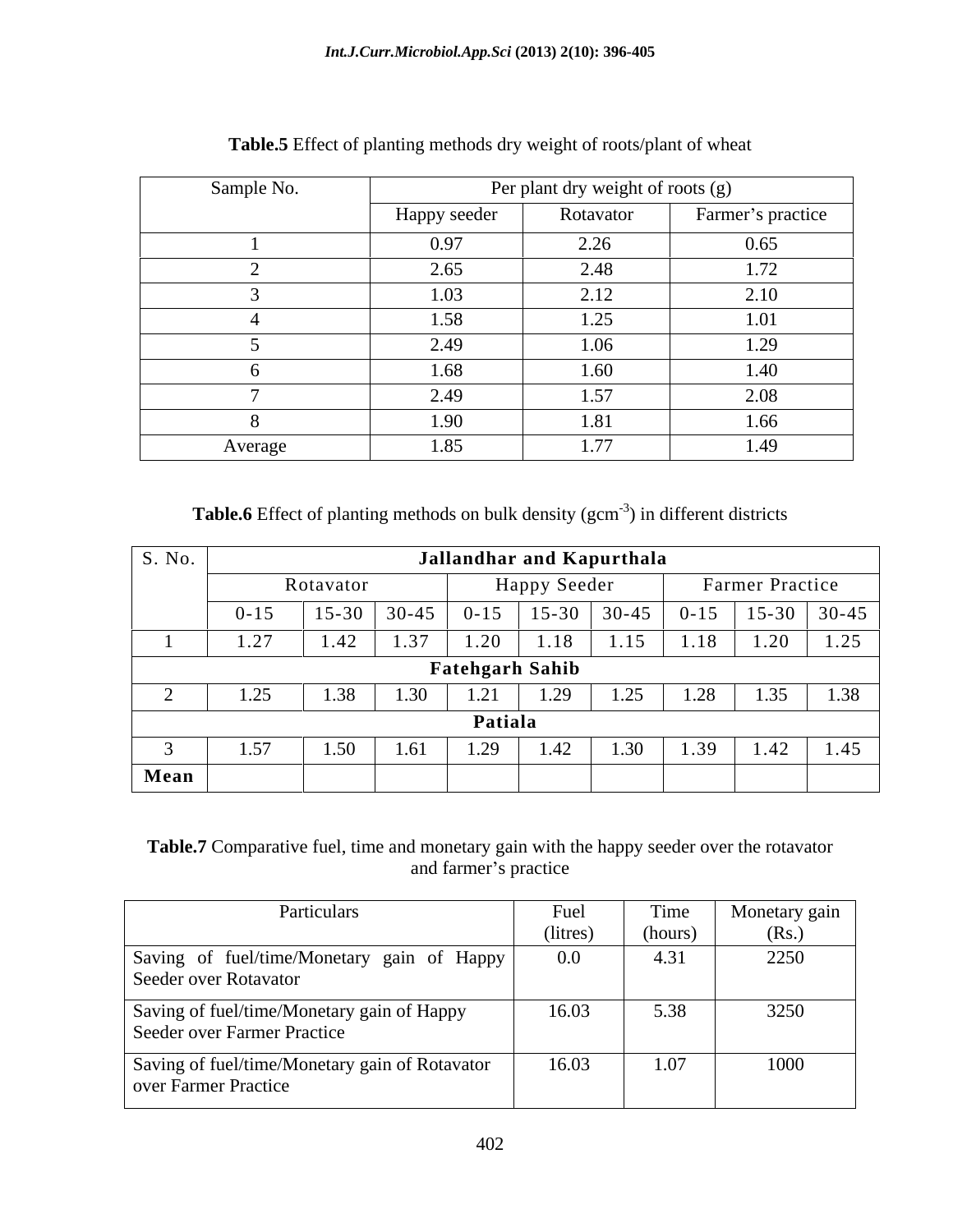reported that tillage systems, straw change root growth by altering soil management and nitrogen application have created a remarkable impact on root length density, root weight density and root to shoot ratio of wheat. Root length density and root diameter in the surface layer

Data on depth of maximum density of the demonstration's fields of Jalandhar, roots of wheat sown with happy seeder, Kapurthala, Fatehgarh Sahib and Patiala. rotavator and farmer's practice are given The maximum dry weight of roots per in the table 4. For data collection of depth plant was recorded from the plants of of maximum root density 16 samples were wheat sown with happy seeder followed taken with the help of spade from the by rotavator and farmer's practice. It was demonstration's fields of Jalandhar, might be due to the more root length and Kapurthala, Fatehgarh Sahib and Patiala. It more number of secondary roots and is interesting to mention here, the diameter of roots of happy seeder and maximum density of roots in plants of rotavator sown wheat. Hossain et al., wheat sown with happy seeder was confined up to 9.4 cm depth followed by management and nitrogen application have farmer's practice (9.2 cm) and rotavator (8.1 cm). It was found that the bulk density, root weight density and root to density at all the layers under rotavator shoot ratio of wheat. Root length density was generally higher than the conventional and root diameter in the surface layer tillage and Happy Seeder sown field in all the locations of Jalandhar, Kapurthala, Fatehgarh Sahib and Patiala districts. Higher bulk density, which resulted in the lowest root length of plants of the compaction in lower layers of soil. The wheat sown with farmer's practice. There lower bulk density values were recorded in was a strong limitation of root growth happy seeder than rotavator and detected by its dry matter, length and conventional tillage sown wheat fields. It surface at soil resistance of 3.5 and 5.5 shows that the roots of wheat sown with MPa as ompared to 1.0 and 2.0 MPa rotavator are prevented to penetrate in the deeper layers of soil. It might be due to the compaction caused by the use of heavy **Bulk Density** machinery (Tractor along with rotavator).<br>Soil compaction is a common problem that Soil compaction is a common problem that The soil samples were taken for affects several soil properties and plant growth (Merotto Jr and Mundstock, 1999). As soil resistance increased, roots showed Kapurthala, Fatehgarh Sahib and Patiala to

aeration (Hanks and Thorp, 1956; Eavis, 1972).

### **Per-plant dry weight of roots**

increased with raised bed, straw mulch and Data on per plant dry weight of roots of nitrogen application wheat sown with happy seeder, rotavator **Depth of maximum root density** table 5. For data collection of per plant dry and farmer's practice are depicted in the weight of roots 8 samples were taken from the demonstration's fields of Jalandhar, (2008) reported that tillage systems, straw created a remarkable impact on root length increased with raised bed, straw mulch and nitrogen application. The lowest dry weight of roots per plant could be due to (Merotto Jr and Mundstock, 1999).

## **Bulk Density**

a reduced length. Soil compaction may know the formation of compaction in thedetermination of bulk density in four districts of Punjab viz; Jalandhar,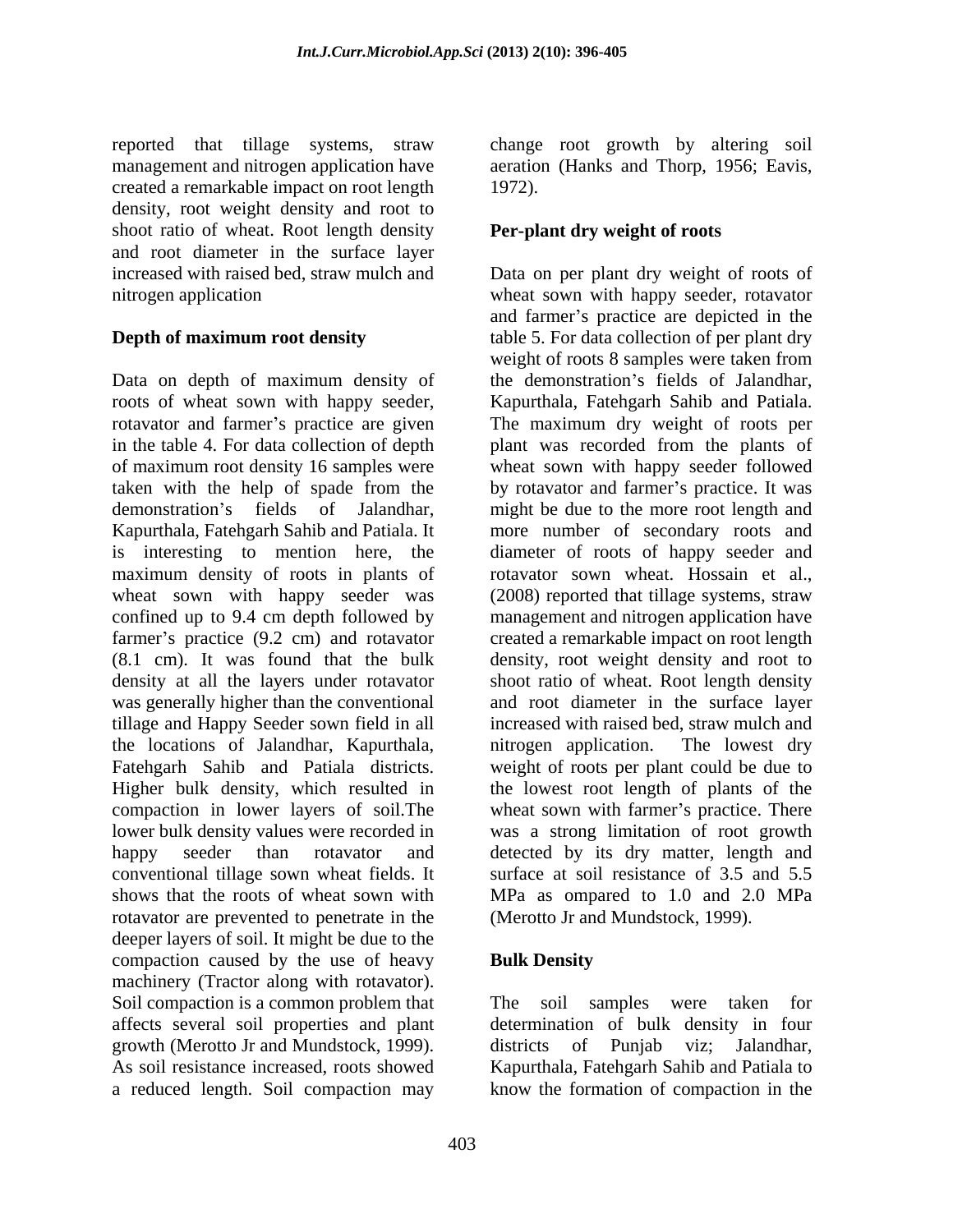layers of soil by the rotavator, happy seeder, whereas, it was confined up to 8.1 seeder and farmer's practice of planting and 9.2 cm in rotavator and conventional wheat was presented in table 6. The tillage, respectively. So, the roots go samples were taken from 0-15, 15-30, 30- deeper and remain intact with soil and 45 cm soil depth in Jalandhar, Kapurthala, Fatehgarh Sahib and 10-15, 15-20, 20-25 happy seeder as compared to rotavator and cm soil depth in Patiala for determination conventional tillage under adverse weather of bulk density. It was found that the bulk density at all the layers under rotavator was more than the conventional tillage and **Maturity** happy Seeder sown field at all the locations of Jalandhar, Kapurthala, It was found on the visual observation Fatehgarh Sahib and Patiala districts. The basis that wheat sown with happy seeder lower bulk density values were recorded in took the more days to maturity. This might happy seeder than rotavator and due to availability of soil moisture for conventional tillage sown wheat fields. longer period with the presence of paddy The average bulk density of soil increased with the increase in soil depth from 0-15 to 15-30 cm in the field of happy seeder and rotavator sown wheat but in case of farmer's practice, the bulk density was **Economics** increased up to the 30-45 cm soil depth. It shows farmer's practice cause compaction Sowing of wheat with happy seeder up to the lower depth. In Patiala district, farmers can save time 4.31 hrs and Rs. the samples were taken at 5 cm interval of  $2250 \text{ ha}^{-1}$  over the rotavator however, fuel soil depth, the bulk density increased with 16.03 litres diesel, time 5.38 hrs and Rs. increase in soil depth from 0-5 cm to 20-  $3250 \text{ ha}^{-1}$ 25 cm, but in case of happy seeder it was (Table 7). Similarly, crop sown with increased up to 15-20 cm after that it was rotavator, farmers can save fuel 16.03 decreased at the soil depth 20-25 cm. litres diesel, time 1.07 hrs and Rs. 1000 Merotto Jr and Mundstock, (1999)  $ha^{-1}$  over the farmer's practice. It shows reported that the increase in the bulk that sowing of wheat with zero tillage density from 1.29 to 1.67 kg/dm<sup>3</sup> resulted technology (Happy seeder) is economical in increase in soil resistance from 1.0 to than the rotavator and farmer's practice 5.5 MPa. (Conventional tillage). Meenakhi (2010)

conventional tillage sown crop lodged more than happy seeder under adverse weather conditions. Lodging depends upon It can be concluded from the results of this attaining maximum root length and depth study, happy seeder (zero tillage) and of maximum root density. It was due to rotavator(reduced tillage) gave the similar depth of maximum root density, which or slightly higher grain yield of wheat than

and 9.2 cm in rotavator and conventional therefore, protect the crop from lodging in conditions.

## **Maturity**

straw on the soil surface. Wheat sown with rotavator and conventional tillage matures 5-7 days earlier than happy seeder.

## **Economics**

**Lodging Considerably** with the different methods On the basis of visual observation, it has tillage, happy seeder gave higher net been observed that rotavator and return than conventional tillage and  $3250$  ha<sup>-1</sup> over the farmer's practice over the farmer's practice reported that net returns varied of planting (Table 33). However,zero rotavator.

was confined up to 9.4 cm in happy farmer's practice. Happy seeder and It can be concluded from the results of this